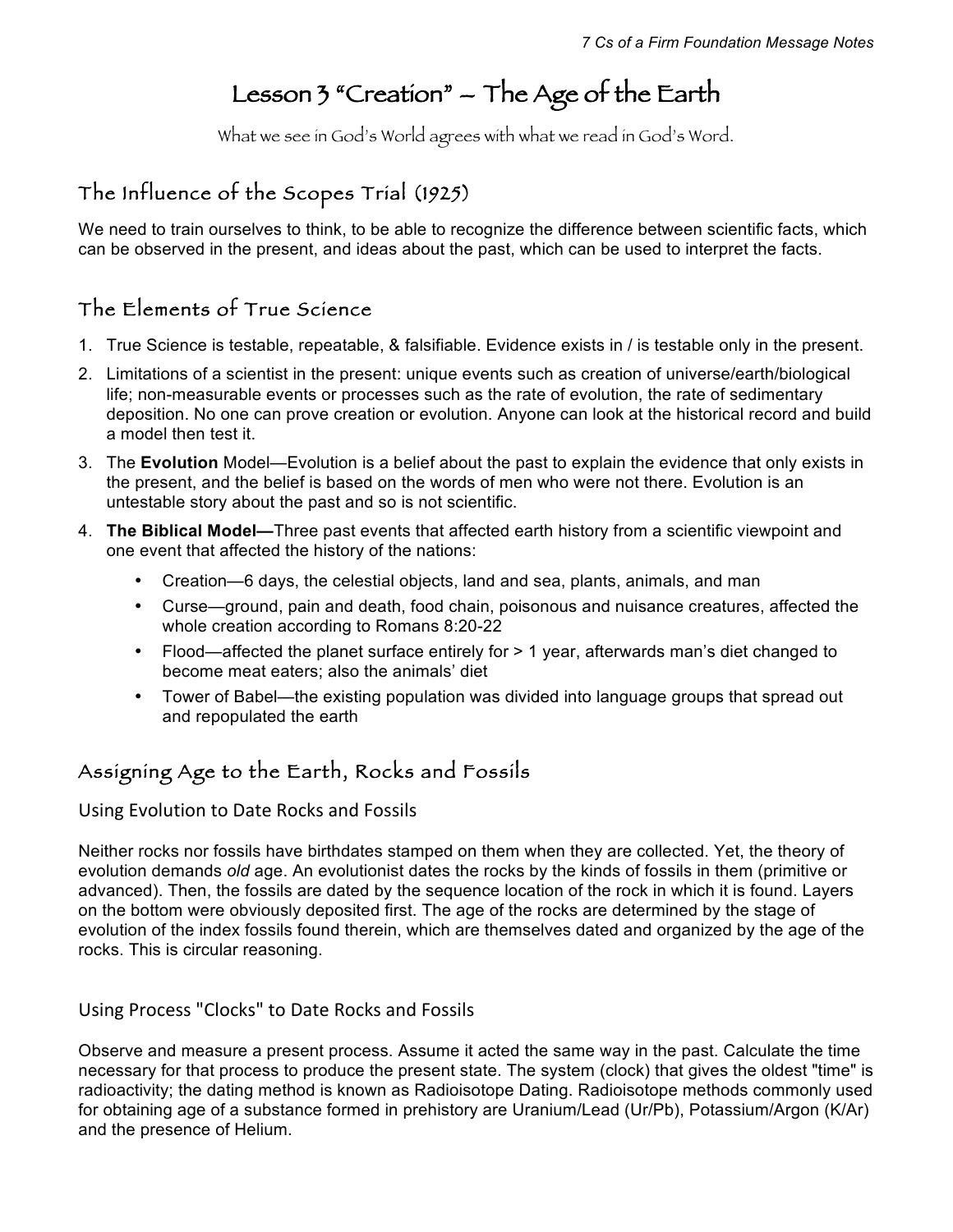#### **Assumptions of Radioisotope Dating and Objections to Them**

- 1. Constant **DECAY** rate—Assume the rate hasn't changed over time. The decay rate has only been observed in this century. Some rocks show that the decay rate must have been more rapid in the past.
- 2. System **CLOSED** to the environment—Assume that nothing has been leached into or out of the rock over the years. It is known that the uranium isotope can be leached out of, and the lead can migrate into, rocks over the years.
- 3. Known concentrations at **START**—Assume that no daughter element was present in the rock when it was formed. Some lead occurs naturally in rocks when they are formed.
- 4. Enough **TIME** to produce present state through measured processes—Assume the result will give the *desired* date for the sample. Time is history and history cannot be observed scientifically. There is *no way* for a scientist in the present to come up with an age for things of the past without written historical record.

#### **Examples of Radioisotope Failure on Rocks of Known Age**

- Sunset Crater, Arizona—erupted in 1065 A.D. Dated by K/Ar method at 210,000-230,000 years.
- Mt. Rangitoto, New Zealand—erupted 300 years ago. Dated by K/Ar method: 485,000 years.
- Vulcan's Throne, Grand Canyon, Arizona— erupted within last 2000 years. Dated by K/Ar method at 10,000 years.
- Hualalai Volcano, Hawaii—the people on the island of Kaupelehu watched the rock form during a volcanic eruption in 1801. Dated by K/Argon method at 1-2.96 billion years; dated by Helium method at 140-670 million years.
- Mt. Kilauea, Hawaii—erupted less than 200 years ago. Dated by K/Ar method at 21 million years.

#### **Examples of Radioisotope Failure on Rocks of Unknown Age**

**T**wo lava flow formations—the Cardenas Basalt and the western Grand Canyon lava flows. Both are basalts (lavas), ideal for radioactive isotope dating. The one on the top repeatedly dated older (by a billion years or so) than the one on the bottom.

Radioisotope dating has not been disproved. It has been called into question, flaws in its foundation exposed, and its results shown to be inconsistent. Bible-believing Christians need not be intimidated by radioisotope dating.

The Carbon-14 Process Clock

Carbon-14 method can be used only on materials containing carbon, particularly once-living substances such as bones, skin, and trees. Cosmic rays from the sun bombard nitrogen in the upper atmosphere producing C-14, which then mixes with the other carbon in the world's supply and eventually finds its way into all living organisms. When an organism dies, no new carbon-14 is brought in from the outside. That which is present decays into nitrogen, and radioactivity continually decreases. After 5730 years, half the original C-14 decays to nitrogen. Only the amount of C-14 changes over time. The method measures the remaining C-12/C-14 ratio but is still based on the assumptions mentioned above.

#### **Examples of Carbon-14 Method Failure on Fossils of Known Age**